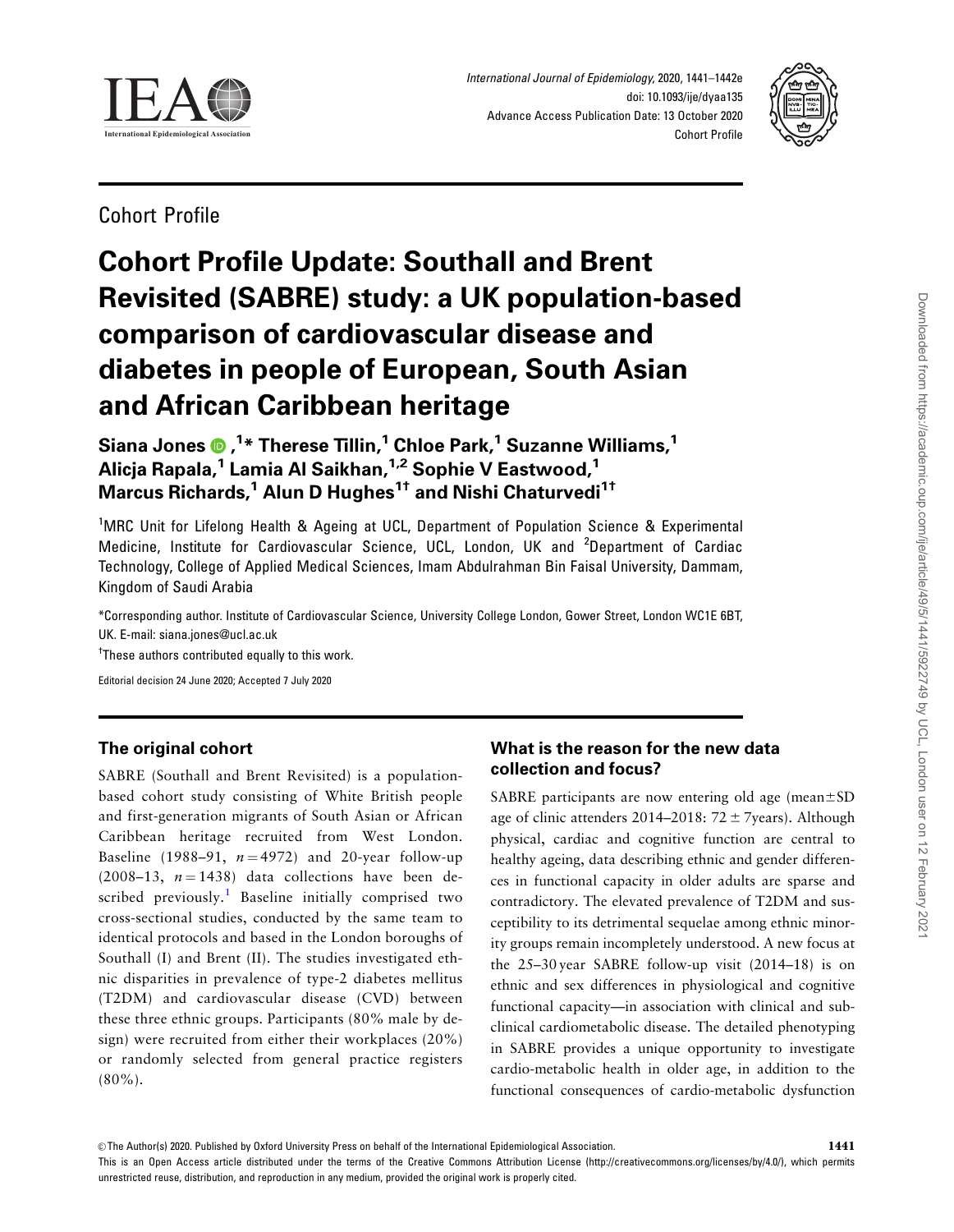<span id="page-1-0"></span>from middle- to old-age. This will further the aetiological understanding of heart failure, exercise intolerance and cognitive decline. Advances in genetic, epigenetic and metabolomics analyses will also enhance understanding of the mechanisms underlying ethnic differences in cardiometabolic disease prevalence. This will ultimately lead to improved preventive strategies and treatments at different stages of life.

To address previous limitations of the SABRE study, in the current sweep we recruited partners of index participants with the objective of recruiting additional women and a new intake of African Caribbeans, who were, by design, recruited in lower numbers at baseline. The objective of this was to increase the power of cross-sectional analyses investigating ethnic and sex differences.

#### What are the new areas of research?

The key new area of research is understanding ethnic differences in functional outcomes central to healthy aging. We aim to identify risk factors, largely from middle age, that are most strongly associated with functional outcomes in older adults measured at this recent data collection. Specific research questions for the 25–30 year follow-up include the following.

- i. What are the risks of, and ethnic differences in, cardiac, cognitive and physical dysfunction in older age?
- ii. How have these progressed over 5 years [comparison with visit 2 (2008–11)] in each ethnic group?
- iii. Which risk factors measured in mid-life and in early old age are most strongly associated with these current functional measures and with 5 year changes? Can these account for ethnic differences in function?
- iv. How large are gender differences in current disorders of cardiac, physical and cognitive function and in their associations with current risk factors?
- v. Do ethnic differences in prevalence of cardiometabolic disease persist into older age?
- vi. Which risk factors or risk factor profiles measured in mid-life and early old age are most strongly associated with incident cardiometabolic disease and which best explain ethnic differences in incidence?

## Who is in the cohort?

[Table 1](#page-2-0) provides the number of participants who attended clinic at each round of data collection. At visit 3, partners of index participants are included in the total number provided in [Table 1;](#page-2-0) five partners did not self-identify as South Asian, African Caribbean or European and are identified in the category 'other' ethnicity. Recruitment of additional

African Caribbeans did not make up for the loss of African Caribbean women from visit 2 to visit 3.

### What has been measured?

Investigations conducted at baseline and visit 2 are detailed in the original cohort profile.<sup>[1](#page-5-0)</sup> All investigations conducted at visit 2 were also conducted at visit 3, with the exception of: coronary calcification on computed tomography, an oral glucose tolerance test, applanation tonometry of the radial artery (Sphygmocor) and retinal photography. In addition to the repeated investigations, a list of new investigations and key measurements from each test is provided in [Table 2](#page-3-0).

Alongside the focus on physical function, the selfcompletion questionnaire now includes questions on perceptions of physical disability and ageing, vision, hearing and dental health, need for carer, or caring responsibilities, receipt of disability-related benefit payments, healthcare resource use and social contact. Furthermore, questions have been added on childhood diet and physical activity to improve understanding of life-course influences. Finally, to aid understanding of sex differences in cardiometabolic disorders and function, we have added questions on reproductive health and menopause to the self-completion questionnaires.

Key to the new focus of the study is the addition of physical function assessment. We used a self-paced, 6 min stepper test (6MST) to assess exercise capacity;<sup>2,3</sup> this is similar to the 6 min walk test, but conducted on a stepper in a static environment, permitting more accurate assessment of haemodynamic changes during exercise (blood pressure and muscle blood flow). Skeletal muscle haemodynamics were investigated using near-infrared spectroscopy during and following exercise. $4,5$  Quick Screen tests were performed in all participants as a multifactorial falls risk assessment.<sup>[6](#page-5-0)</sup>

## Data linkage; mortality & hospital episode statistics

Following visit 1, participants have been flagged for death and causes of death by the UK Office for National Statistics. There has been some loss to mortality flagging follow-up ( $n = 373(8\%)$ ) due to departure from the UK and withdrawal of consent or non-reply to consent requests.

Hospital Episode Statistics are provided by NHS Digital and cover inpatient admissions since 1989. Data include dates and methods of admission and discharge, International Classification of Disease diagnostic codes and operation codes (OPCS classification of interventions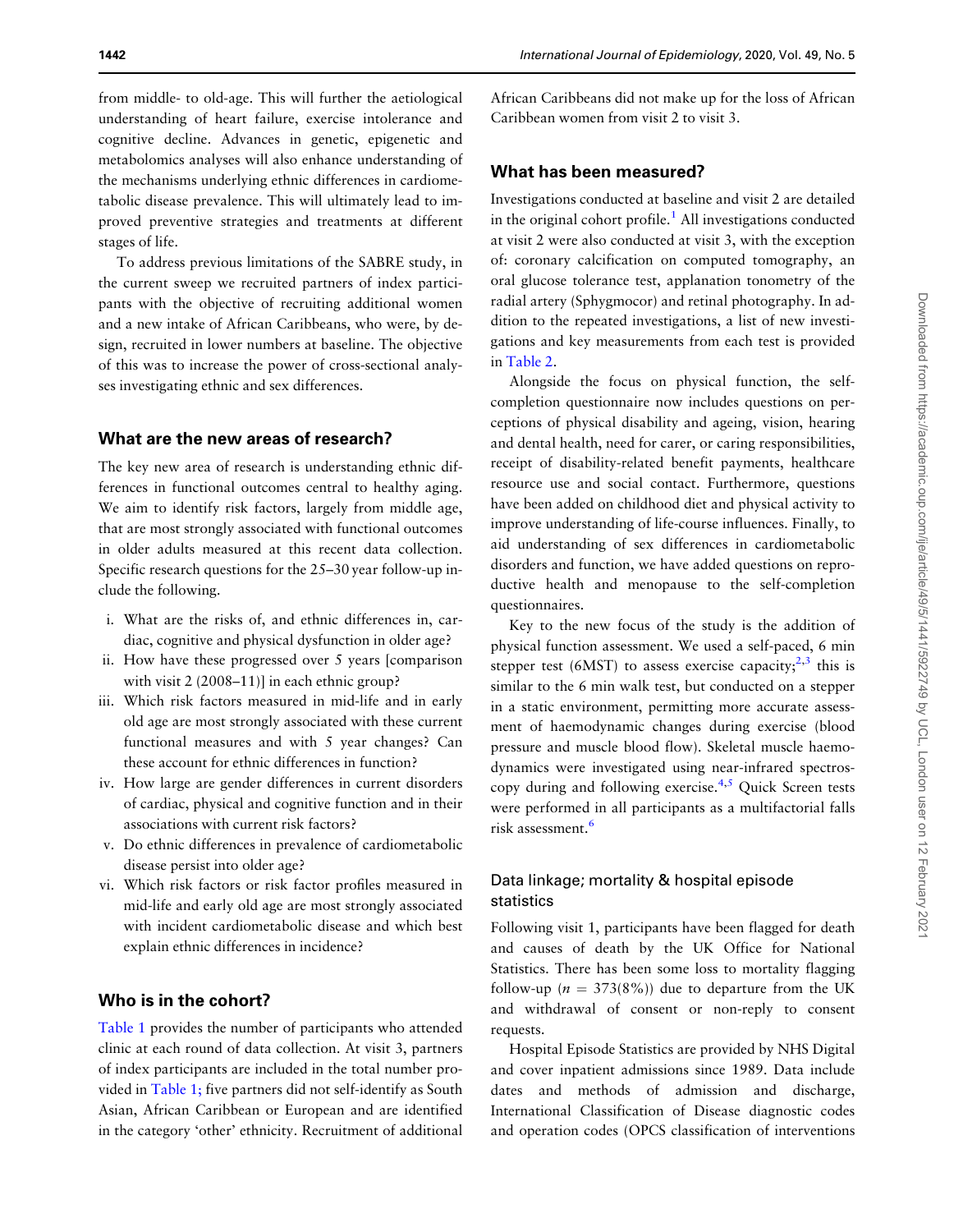<span id="page-2-0"></span>

|  |  |  | <b>Table 1</b> Number of participants who attended each clinic visit completed the questionnaire and consented to data linkage $^{\rm a}$ |  |
|--|--|--|-------------------------------------------------------------------------------------------------------------------------------------------|--|
|  |  |  |                                                                                                                                           |  |

| $n\left(\frac{9}{6}\right)$ or range       | Original Southall and<br><b>Brent</b> studies | SABRE follow-up visit 2              | SABRE follow-up visit 3                                                                                                                     |
|--------------------------------------------|-----------------------------------------------|--------------------------------------|---------------------------------------------------------------------------------------------------------------------------------------------|
| Clinic attendance                          |                                               |                                      |                                                                                                                                             |
| Data collection period                     | 1988-91                                       | 2008-11                              | $2014 - 18$                                                                                                                                 |
| Age range (years)                          | $40 - 69$                                     | $57 - 90$                            | Index participants: 65-90<br>New participants: 37-90                                                                                        |
| Number invited to<br>clinic (index)        | 7942                                          | 3433 (address traced<br>survivors)   | 1412 (address traced surviving V2 participants)<br>All index invites included a partner invite<br>New ACs recruited from community outreach |
| Total response $n$ (% of<br>those invited) | 4972 (63%)                                    | Attended clinic: $n = 1438$<br>(42%) | Attended clinic: $n = 980$ (634 index, 44% of V2<br>attenders) <sup>b</sup>                                                                 |
|                                            |                                               | Home visit: $n = 29 (1\%)$           | Home visit: $n = 20 (1\%)$                                                                                                                  |
|                                            |                                               | Refused: 715 (21%)                   | Response to index participant letters <sup>b</sup> :                                                                                        |
|                                            |                                               | No response: 306 (9%)                | refused: 246 (17%);                                                                                                                         |
|                                            |                                               | Away/unwell/other non-               | no response: 293 (20%);                                                                                                                     |
|                                            |                                               | participation: 284 (8%)              | away/unwell/other non-participation: 219 (15%)                                                                                              |
| Participants $n$ (% of to-                 | All index                                     | All index                            | Index: 654 (65%)                                                                                                                            |
| tal attendance)                            |                                               |                                      | New partners: 249 (25%)                                                                                                                     |
|                                            |                                               |                                      | New AC: 97 (10%)                                                                                                                            |
| Ethnicity of attendees $n$                 | E: 1787/559                                   | E: 530/154                           | E: 164/273                                                                                                                                  |
| (men/women)                                | SA: 1420/291                                  | SA: 444/78                           | SA: 134/194                                                                                                                                 |
|                                            | AC: 453/348                                   | AC: 118/114                          | AC: 146/84                                                                                                                                  |
|                                            | (Other: 114/0)                                | Other: 0                             | Other: 3/2                                                                                                                                  |
| Questionnaires and data linkage            |                                               |                                      |                                                                                                                                             |
| Completed question-                        |                                               | 661                                  | 139 Index participants                                                                                                                      |
| naires only, n                             |                                               |                                      | 51 New participants                                                                                                                         |
| Legal basis for data<br>linkage            |                                               |                                      |                                                                                                                                             |
| Section 251 <sup>c</sup> $n$ (%)           | No linkage                                    | 4534                                 | 3469 (index)                                                                                                                                |
|                                            |                                               |                                      | Pending (new)                                                                                                                               |
| Consent $n$ (%)                            | No linkage                                    | Not requested                        | 572 (Index)                                                                                                                                 |
|                                            |                                               |                                      | 214 (New)                                                                                                                                   |
|                                            |                                               |                                      | (494 Lost to mortality follow-up due to depar-<br>ture from the UK or opt-out of data linkage)                                              |
| Total deaths, n                            |                                               | 1129                                 | 1791                                                                                                                                        |

a AC, African Caribbean; E European; SA, South Asian.

<sup>b</sup>Partner packs were sent out with each index participant invitation and new recruitment of African Caribbean participants was carried out by clinic staff who went into local communities, it is therefore not possible to report the exact number of invitations made.

<sup>c</sup>Section 251 of the National Health Service Act 2006.

and procedures). Clinic-attending participants were asked to give consent for data linkage during their visit. Participants who do not attend clinic were given an opportunity, by post, to opt out of data linkage.

## Key findings and publications

### T2DM and adiposity

South Asian and African Caribbean migrants continue to experience excess incidence of T2DM into older age, such that, by the age of 80, half of all migrants have T2DM, compared with a fifth of Europeans.[7](#page-5-0) Mid-life insulin resistance and truncal obesity accounted for most of this excess risk in women but not in men.<sup>[7](#page-5-0)</sup> Whereas South Asians have more visceral fat, African Caribbeans have less, though both ethnic groups have greater truncal skinfolds than Europeans.<sup>8</sup> More specifically, greater visceral and thigh subcutaneous adiposity combined with lesser thigh muscle in South Asians contributed to their elevated cardi-ometabolic disease risk.<sup>[9](#page-5-0)</sup> Longitudinal analyses confirmed that associations between truncal skinfolds (mid-life) and diabetes were stronger in South Asians and African Caribbeans than in Europeans.<sup>8</sup> Not only did the ethnic minorities experience more T2DM, they also had equivalent diabetes incidence rates at substantially lower obesity levels than the conventional European cut-points.<sup>[10](#page-5-0)</sup>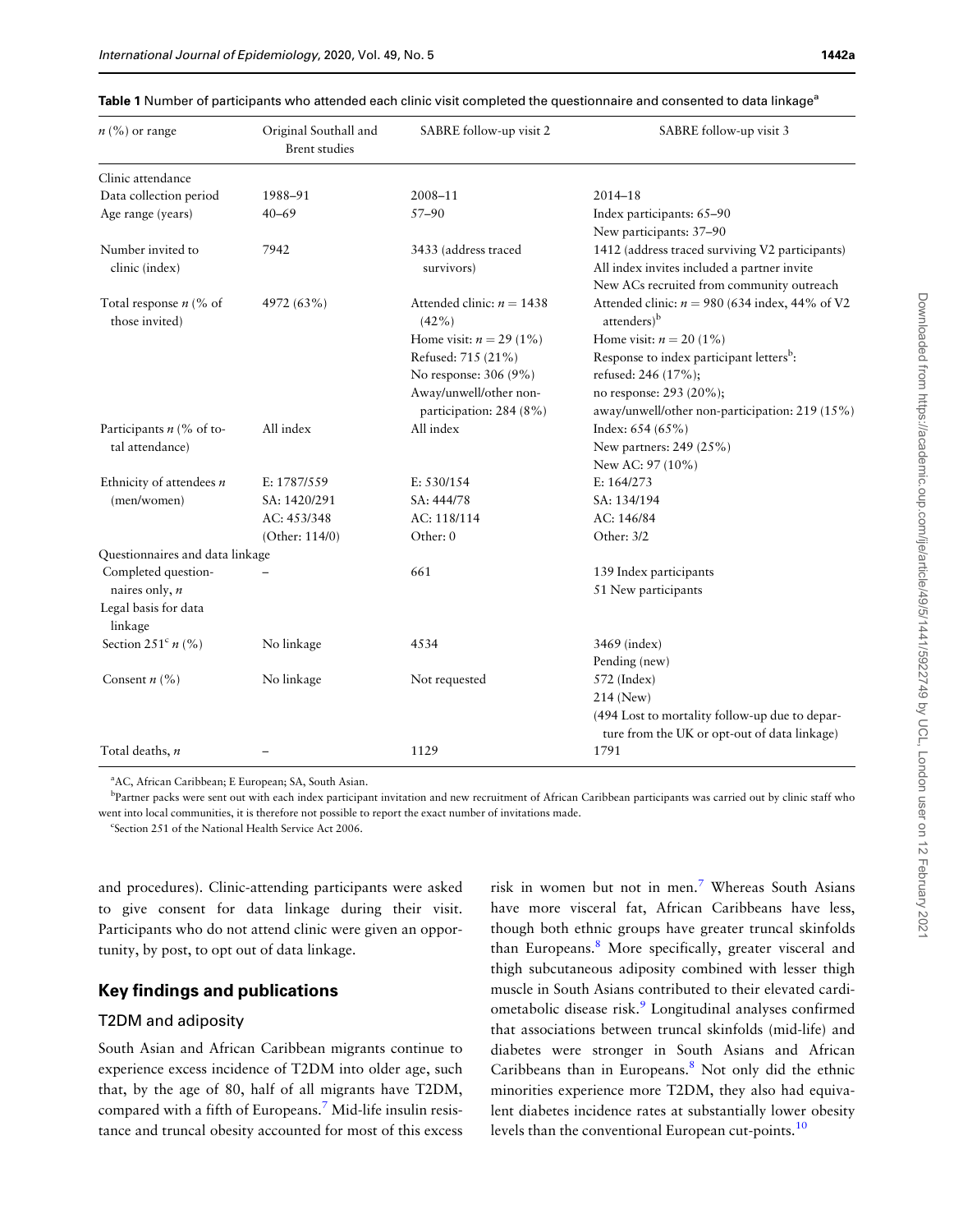| Investigation                     | Key measurements                                                               | Sub-sample |
|-----------------------------------|--------------------------------------------------------------------------------|------------|
| Physical function                 |                                                                                |            |
| 6MST                              | Exercise capacity                                                              |            |
|                                   | Heart rate                                                                     |            |
|                                   | Sub-maximal and estimated maximum whole-body oxygen consumption                |            |
|                                   | (VO <sub>2</sub> )                                                             |            |
|                                   | BP response                                                                    |            |
| Grip strength                     | Muscle strength                                                                |            |
|                                   | BP response to grip (30% of max)                                               |            |
| Datagait test                     | Stride length                                                                  |            |
|                                   | Self-selected walking pace                                                     |            |
|                                   | Walking efficiency and control                                                 |            |
| Risk of fall 'Quick Screen'       | Visual acuity                                                                  |            |
|                                   | Tactile sensitivity                                                            |            |
|                                   | Near tandem stand test                                                         |            |
|                                   | Alternate step test                                                            |            |
|                                   | Sit-to-stand test                                                              |            |
|                                   |                                                                                |            |
| Cardiovascular/respiratory        |                                                                                |            |
| Orthostatic challenge<br>Vicorder | Change in BP from lying to standing                                            |            |
|                                   | Pulse wave velocity                                                            |            |
| 5-min resting ECG                 | Heart rate variability                                                         |            |
| ASL (added to cerebral MRI        | Cerebral blood flow                                                            |            |
| protocol)                         |                                                                                |            |
| Spirometry                        | Forced vital capacity (FVC)                                                    |            |
|                                   | Forced expired volume in first second (FEV <sub>1</sub> )                      |            |
| Body composition                  |                                                                                |            |
| <b>DEXA</b>                       | Body composition (fat/lean mass)                                               |            |
|                                   | Bone mineral content and density (hip and lumbar spine)                        |            |
|                                   | Aortic calcification                                                           |            |
| Metabolic                         |                                                                                |            |
| Liver ultrasound                  | Elastography                                                                   |            |
|                                   | Hepato-renal ratio                                                             |            |
| Non-fasting blood sample (af-     | Stored samples (whole blood, plasma, serum, PAXgene RNA, PAXgene               |            |
| ter early light breakfast)        | DNA)                                                                           |            |
| Saliva sample                     | Cortisol, amylase                                                              |            |
| Scout AGE reader (forearm)        | Advanced glycation end products (AGEs)                                         | $\sqrt{ }$ |
| Muscle NIRS                       | Muscle haemodynamic response to exercise                                       | $\sqrt{ }$ |
|                                   | Local muscle oxygen consumption                                                |            |
|                                   | Muscle oxidative capacity                                                      |            |
| Questionnaire                     |                                                                                |            |
| Self-report                       | Perceptions of physical disability and ageing. Hearing, vision, dental health. |            |
|                                   | Caring responsibilities and need for care, receipt of benefit payments,        |            |
|                                   | healthcare resource use. Reproductive health and menopause. Childhood          |            |
|                                   | diet and physical activity                                                     |            |

<span id="page-3-0"></span>Table 2 New investigations conducted at SABRE study follow-up visit 3 (2014–18) and their key measurements<sup>a</sup>

a AGEs, advanced glycation end-products; ASL, arterial spin labelling; BP, blood pressure; NIRS, near-infrared spectroscopy.

## Metabolomics

Metabolite profiling of baseline blood samples implicated branched chain and aromatic amino acids, particularly tyrosine, in the aetiology of subsequent T2DM development in South Asians.<sup>11</sup> Combined with metabolomics data from two other population-based cohorts, these data also contributed to the identification of phenylalanine, monounsaturated fatty acids and polyunsaturated fatty acids as biomarkers for cardiovascular risk, substantiating the value of high-throughput metabolomics for biomarker dis-covery and improved risk assessment.<sup>[12](#page-5-0)</sup>

## **CVD**

The SABRE study confirmed an ongoing excess coronary heart disease (CHD) incidence in South Asians, with lower incidence in African Caribbeans compared with Europeans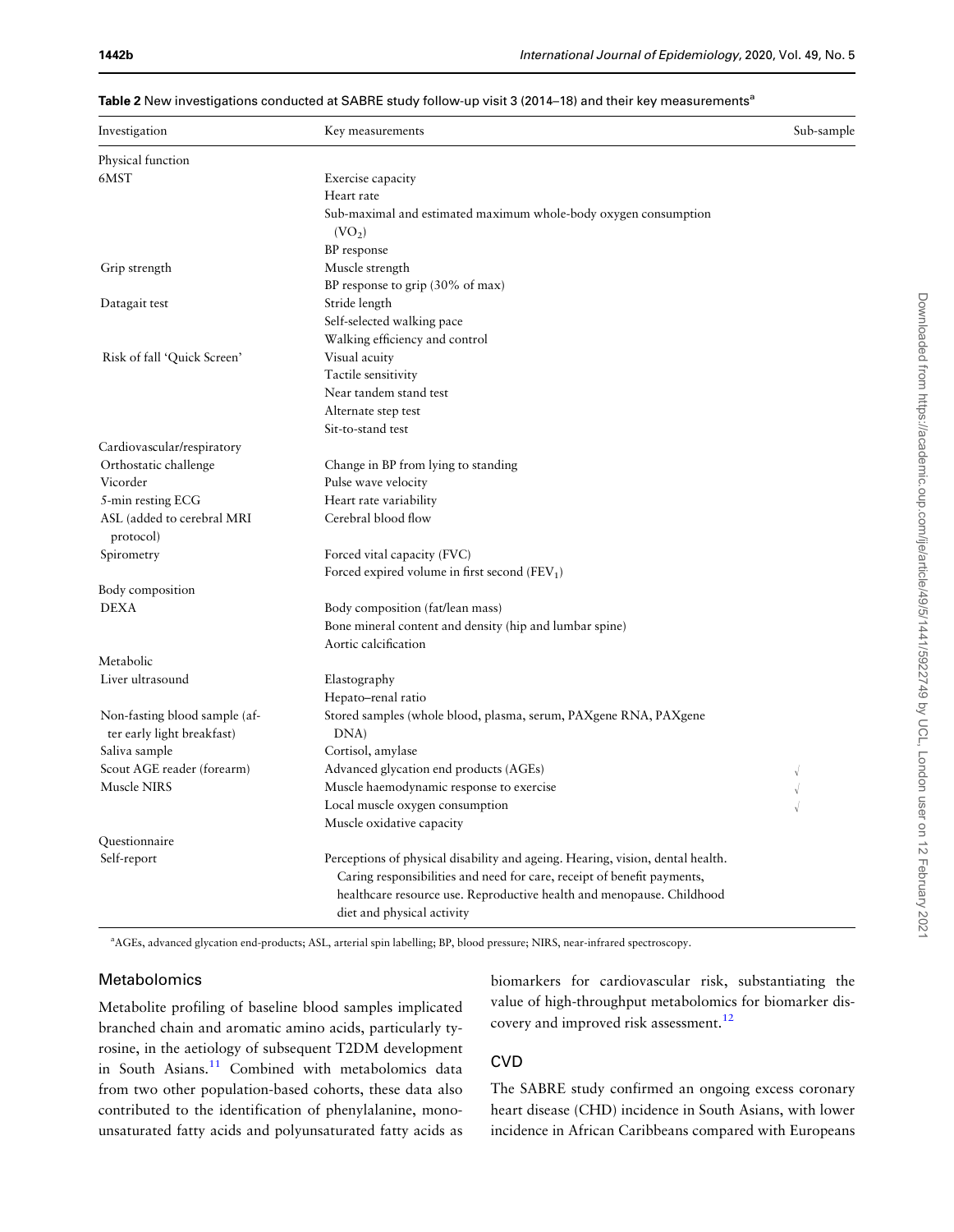<span id="page-4-0"></span>in early old-age, and also confirmed an elevated risk of stroke in both ethnic minority groups.<sup>[13](#page-5-0)</sup> Measured baseline metabolic risk factors could not fully explain the ethnic group differences in CHD; however, there was a markedly stronger association between diabetes and stroke risk in both ethnic minority groups compared with Europeans with diabetes. $13,14$  Additionally, we showed that mid-life elevated mean arterial pressure was more important than pulse pressure as a risk factor for stroke in South Asians, whereas the converse was true for Europeans.<sup>15</sup> Finally, age and other cardiovascular risk factors were associated with a greater degree of white matter hyperintensities on cerebral magnetic resonance imaging (MRI)—a subclinical measure of brain damage as a consequence of cardiovascular risk factors, and a potent determinant of future stroke risk in South Asians compared with Europeans.[16](#page-6-0)

Detailed cardiovascular phenotyping in SABRE has revealed that left ventricular (LV) function and arterial stiffness (central pulse pressure/stroke volume) are more adversely affected by T2DM and hyperglycaemia in South Asians than in Europeans.<sup>17,18</sup> Using 3D-echocardiography we also observed lower LV mass in South Asians compared with Europeans or African Caribbeans. Contrary to findings using conventional 2D echocardiography, 3 D-echocardiography, which makes no assumptions regarding LV geometry, showed that LV mass was similar in Europeans and African Caribbeans and that LV remodelling accounted for differences in LV structure in African Caribbeans.[19](#page-6-0) The role of LV remodelling in the excess of heart failure in people of African heritage merits closer investigation. Echocardiography in SABRE has provided insight into sex-differences in cardiovascular outcomes predicted by differential LV structure and function. $20,21$ 

In addition to these analyses of detailed clinical measurements, a combined longitudinal analysis using SABRE and the National Survey of Health and Development (NSHD) cohort (Dehbi et al.<sup>[22](#page-6-0)</sup>) reported detrimental associations between air pollution (particulate measures) and CVD mortality.

### Cardiovascular risk identification tools

Tillin et al. identified that two widely used cardiovascular risk prediction tools (QRISK2 and Framingham) did not perform consistently well in all ethnic groups and suggested that better methods for identifying high-risk African Caribbeans and South Asian women are required. $23$ Furthermore, the association between pre-diabetes and risk of CVD differed, not only by ethnicity and type of CVD (CHD vs stroke) but also by the criteria used to establish pre-diabetes (either International Expert Committee (IEC) [Glycated haemoglobin (HbA1c) 6.0–6.5% (42–48 mmol/ mol)] or American Diabetes Association (ADA) [HbA1c 5.7–6.5% (39–48 mmol/mol)] cut points.<sup>[14](#page-5-0)</sup>

#### Cognitive function and depression

LV dysfunction across all ethnicities was associated with impaired cognitive function and lower total and hippocampal brain volumes[.24](#page-6-0) Depressive symptoms were higher among South Asians and African Caribbeans; however, these differences were explained in South Asians mostly by reduced physical health and in African Caribbeans by socio-economic disadvantage. $25,26$ 

A full list of findings published in peer-reviewed Journals can be found on the study website [\(https://www.](https://www.sabrestudy.org/? p=186) sabrestudy.org/?  $p=186$  $p=186$ ).

## What are the main strengths and weaknesses?

Strengths of the SABRE study are:

- large tri-ethnic cohort with 30 years follow-up;
- availability of longitudinal data at mid-life, 20-year follow-up and 25-year follow-up;
- range and detail of phenotypic measurements;
- extensive cardiovascular assessments including advanced imaging techniques (3D and 4D echocardiography), carotid imaging, central haemodynamics and pulse wave velocity;
- extensive cognitive function tests and cerebral imaging (MRI including arterial spin labelling to measure cerebral blood flow);
- quantification of body composition (fat and lean mass, bone density and aortic calcification) by DEXA);
- metabolomics and genomic profiling;
- linkage to hospital admissions and mortality register.

The main weaknesses of the study are the lack of follow-up visits between baseline and 20-year follow-up and cohort attrition over time. We aimed to boost study participants and addressed previous limitations of the lower number of African Caribbeans and women by inviting partners of index participants and a new group of African Caribbeans to attend the 25-year study clinic.

## Can I get hold of the data? Where can I find out more?

Data sharing applications are welcome. Please contact Dr Therese Tillin with an outline of proposed analyses or query t.tillin@ucl.ac.uk.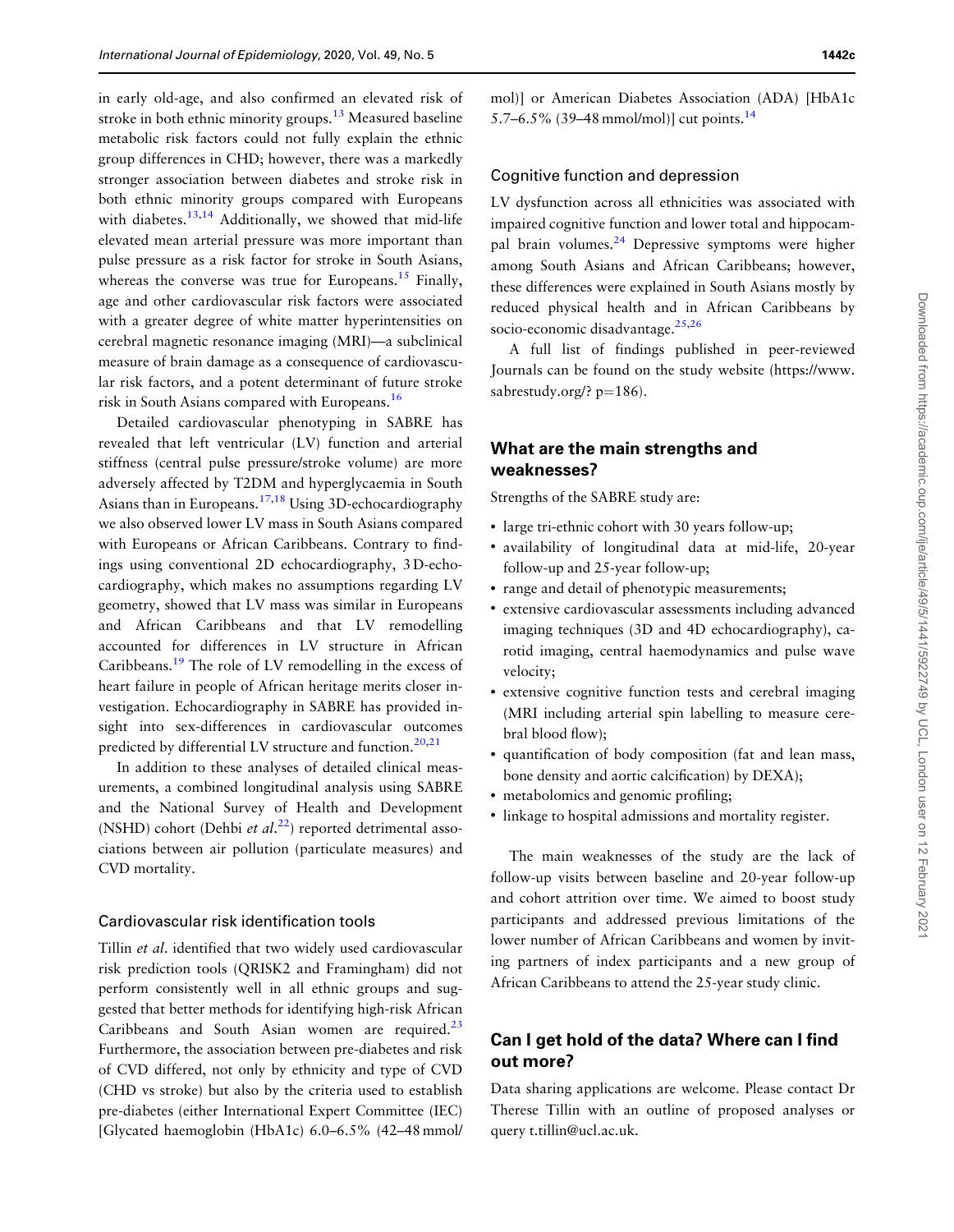#### <span id="page-5-0"></span>Profile in a nutshell

- The Southall and Brent revisited study is a tri-ethnic, population-based cohort of male and female older adults who self-identified as European, South Asian, African Caribbean or 'other' ethnicity
- Baseline measurements were conducted in 1988–91 to investigate ethnic differences in prevalence of type-2 diabetes mellitus and cardiovascular disease.
- A 25–30 year follow-up clinic visit (2014–18) included 1000 men and women (mean age:  $72\pm7$ years) who came to clinic and an additional 199 who responded by completing questionnaires.
- The study provides opportunities to investigate ethnic differences in health outcomes and function in older adults, particularly in cardiometabolic disease status.
- In addition to repeat visit 2 measurements, new investigations included comprehensive assessment of physical function and a cardiovascular assessment using advanced image processing methods.
- The SABRE study is nested within the MRC Unit for Lifelong Health and Ageing at UCL. For new collaborative projects and enquiries about data sharing please contact Dr Therese Tillin (t.tillin@ucl.ac.uk).

# Funding

This work was supported at baseline by the Medical Research Council, Diabetes UK and the British Heart Foundation. At followup the study was funded by the Wellcome Trust [grant numbers 067100, 37055891 and 086676/7/08/Z], the British Heart Foundation [grant numbers PG/06/145, PG/08/103/26133, PG/12/ 29/29497 and CS/13/1/30327] and Diabetes UK [grant number 13/ 0004774]. The study team also acknowledges the support of the National Institute of Health Research Clinical Research Network [grant number NIHR CRN]. ADH and NC work in a unit that receives support from the UK Medical Research Council [grant number MC\_UU\_12019/1].

## Acknowledgements

We are extremely grateful to all the people who took part in the study, and past and present members of the SABRE team who helped to collect and analyse the data.

# Conflict of interest

None declared.

# References

[1.](#page-0-0) Tillin T, Forouhi NG, McKeigue PM, Chaturvedi N. Southall and Brent REvisited: Cohort profile of SABRE, a UK populationbased comparison of cardiovascular disease and diabetes in people of European, Indian Asian and African Caribbean origins. Int J Epidemiol 2012;41:33–42.

- [2.](#page-1-0) Jones S, Tillin T, Williams S, Coady E, Chaturvedi N, Hughes AD. Assessment of exercise capacity and oxygen consumption using a 6 min stepper test in older adults. Front Physiol 2017;8: 408.
- [3.](#page-1-0) Borel B, Fabre C, Saison S, Bart F, Grosbois JM. An original field evaluation test for chronic obstructive pulmonary disease population: the six-minute stepper test. Clin Rehabil 2010;24:82–93.
- [4.](#page-1-0) Grassi B, Quaresima V. Near-infrared spectroscopy and skeletal muscle oxidative function in vivo in health and disease: a review from an exercise physiology perspective. J Biomed Opt 2016;21: 091313.
- [5.](#page-1-0) Jones S, Chiesa ST, Chaturvedi N, Hughes AD. Recent developments in near-infrared spectroscopy (NIRS) for the assessment of local skeletal muscle microvascular function and capacity to utilise oxygen. Artres 2016;16:25–33.
- [6.](#page-1-0) Tiedemann A, Lord SR, Sherrington C. The development and validation of a brief performance-based fall risk assessment tool for use in primary care. J Gerontol A Biol Sci Med Sci 2010;65A: 896–903.
- [7.](#page-2-0) Tillin T, Hughes AD, Godsland IF et al. Insulin resistance and truncal obesity as important determinants of the greater incidence of diabetes in Indian Asians and African Caribbeans compared with Europeans: the Southall And Brent REvisited (SABRE) cohort. Diabetes Care 2013;36:383–93.
- [8.](#page-2-0) Eastwood SV, Tillin T, Dehbi HM et al. Ethnic differences in associations between fat deposition and incident diabetes and underlying mechanisms: the SABRE study. Obesity 2015;23: 699–706.
- [9.](#page-2-0) Eastwood SV, Tillin T, Wright A et al. Thigh fat and muscle each contribute to excess cardiometabolic risk in South Asians, independent of visceral adipose tissue. Obesity 2014;22:2071–079.
- [10.](#page-2-0) Tillin T, Sattar N, Godsland IF, Hughes AD, Chaturvedi N, Forouhi NG. Ethnicity-specific obesity cut-points in the development of Type 2 diabetes: a prospective study including three ethnic groups in the United Kingdom. Diabet Med 2015;32:226–34.
- [11.](#page-3-0) Tillin T, Hughes AD, Wang Q et al. Diabetes risk and amino acid profiles: cross-sectional and prospective analyses of ethnicity, amino acids and diabetes in a South Asian and European cohort from the SABRE (Southall And Brent REvisited) Study. Diabetologia 2015;58:968–79.
- [12.](#page-3-0) Wurtz P, Havulinna AS, Soininen P et al. Metabolite profiling and cardiovascular event risk: a prospective study of 3 population-based cohorts. Circulation 2015;131:774–85.
- [13.](#page-4-0) Tillin T, Hughes AD, Mayet J et al. The relationship between metabolic risk factors and incident cardiovascular disease in Europeans, South Asians, and African Caribbeans: SABRE (Southall and Brent Revisited): a prospective population-based study. J Am Coll Cardiol 2013;61:1777–786.
- [14.](#page-4-0) Eastwood SV, Tillin T, Sattar N, Forouhi NG, Hughes AD, Chaturvedi N. Associations between prediabetes, by three different diagnostic criteria, and incident CVD differ in South Asians and Europeans. Diabetes Care 2015;38:2325–332.
- [15.](#page-4-0) Eastwood SV, Tillin T, Chaturvedi N, Hughes AD. Ethnic differences in associations between blood pressure and stroke in South Asian and European Men. Hypertension 2015;66:481–88.